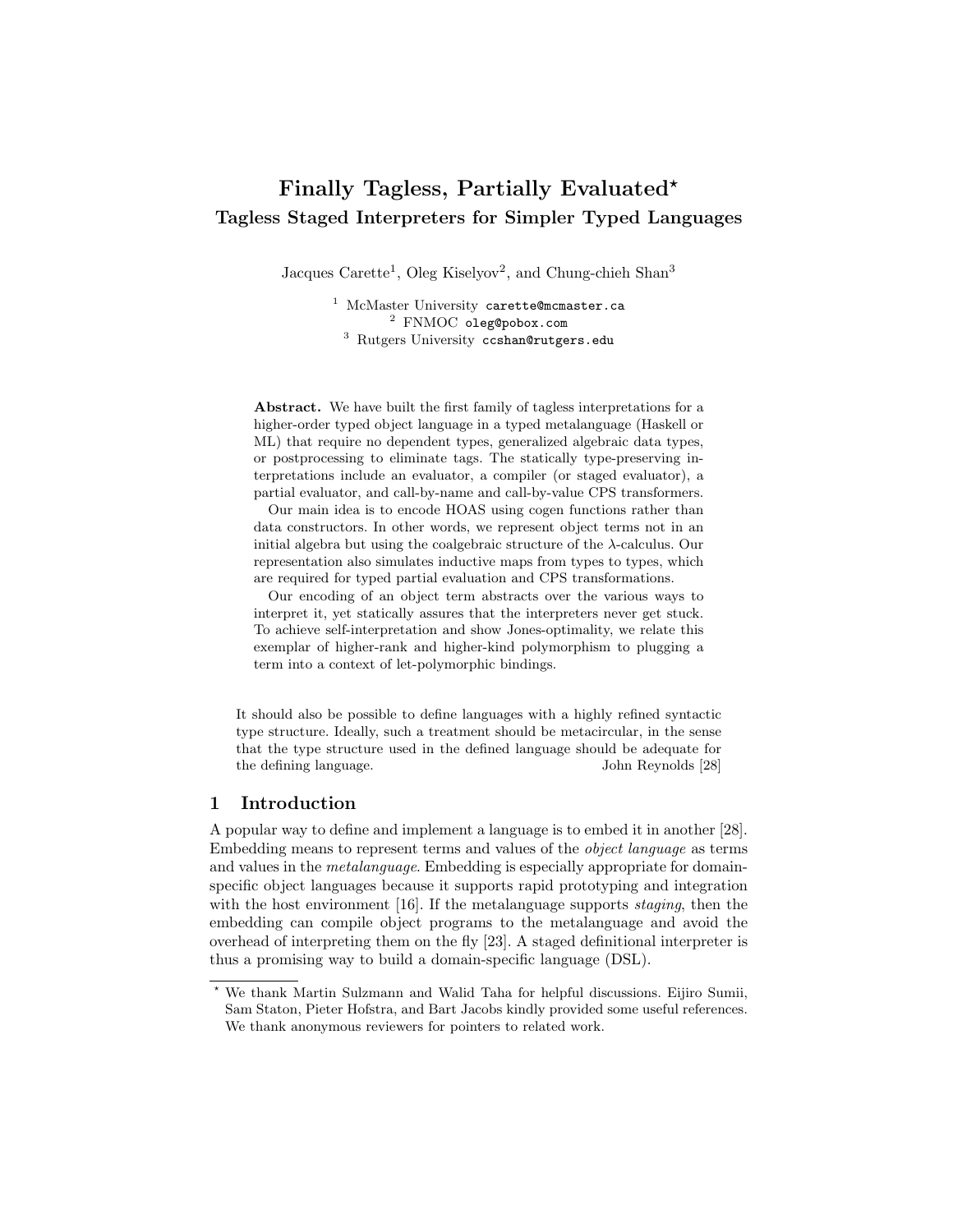| $[x:t_1]$      |                                                             | $[f: t_1 \rightarrow t_2]$                                                                    |                                                             |  |                                                                                                             |                                      |  |                    |  |
|----------------|-------------------------------------------------------------|-----------------------------------------------------------------------------------------------|-------------------------------------------------------------|--|-------------------------------------------------------------------------------------------------------------|--------------------------------------|--|--------------------|--|
| $e : t_2$      |                                                             | $e:t_1\rightarrow t_2$<br>$\lambda x.\,e: t_1 \rightarrow t_2$ fix $f.e: t_1 \rightarrow t_2$ | $e_1: t_1 \rightarrow t_2 \quad e_2: t_1$<br>$e_1e_2 : t_2$ |  |                                                                                                             | $n$ is an integer<br>$n: \mathbb{Z}$ |  |                    |  |
| b is a boolean |                                                             | $e:\mathbb{B}$ $e_1:t$ $e_2:t$                                                                |                                                             |  | $e_1: \mathbb{Z}$ $e_2: \mathbb{Z}$ $e_1: \mathbb{Z}$ $e_2: \mathbb{Z}$ $e_1: \mathbb{Z}$ $e_2: \mathbb{Z}$ |                                      |  |                    |  |
| $b:\mathbb{B}$ | if e then $e_1$ else $e_2 : t \quad e_1 + e_2 : \mathbb{Z}$ |                                                                                               |                                                             |  |                                                                                                             | $e_1 \times e_2 : \mathbb{Z}$        |  | $e_1 \leq e_2$ : B |  |
|                |                                                             | Fig. 1. Our typed object language                                                             |                                                             |  |                                                                                                             |                                      |  |                    |  |

We focus on embedding a typed object language into a typed metalanguage. The benefit of types in this setting is to rule out meaningless object terms, thus enabling faster interpretation and assuring that our interpreters do not get stuck. To be concrete, we use the typed object language in Figure 1 throughout this paper. We aim not just for evaluation of object programs but also for compilation, partial evaluation, and other processing.

Pašalić et al. [23] and Xi et al. [37] motivated interpreting a typed object language in a typed metalanguage as an interesting problem. The common solutions to this problem store object terms and values in the metalanguage in a universal type, a generalized algebraic data type (GADT), or a dependent type. In the remainder of this section, we discuss these solutions, identify their drawbacks, then summarize our proposal and contributions. We leave aside the solved problem of writing a parser/type-checker, for embedding object language objects into the metalanguage (whether using dependent types [23] or not [2]), and just enter them by hand.

### 1.1 The tag problem

It is straightforward to create an algebraic data type, say in OCaml, Fig. 2(a), to represent object terms such as those in Figure 1. For brevity, we elide treating integers, conditionals, and fixpoint in this section. We represent each variable using a unary de Bruijn index.<sup>4</sup> For example, we represent the object term  $(\lambda x. x)$  true as let test1 = A (L (V VZ), B true).

```
(a) type var = VZ | VS of var
   type \exp = V of \varphi | B of bool | L of \exp | A of \exp * \exp(b) let rec lookup (x::env) = function VZ \rightarrow x | VS v \rightarrow lookup env v
   let rec eval0 env = function
   | V v -> lookup env v
   | B b -> b
   | L e \rightarrow fun x -> eval0 (x::env) e
   | A (e1,e2) -> (eval0 env e1) (eval0 env e2)
(c) type u = UB of bool | UA of (u \rightarrow u)(d) let rec eval env = function
   | V v -> lookup env v
   | B b -> UB b
   | L e \rightarrow UA (fun x -> eval (x::env) e)
   | A (e1,e2) -> match eval env e1 with UA f -> f (eval env e2)
                Fig. 2. OCaml code illustrating the tag problem
```
 $4$  We use de Bruijn indices to simplify the comparison with Pašalić et al.'s work [23].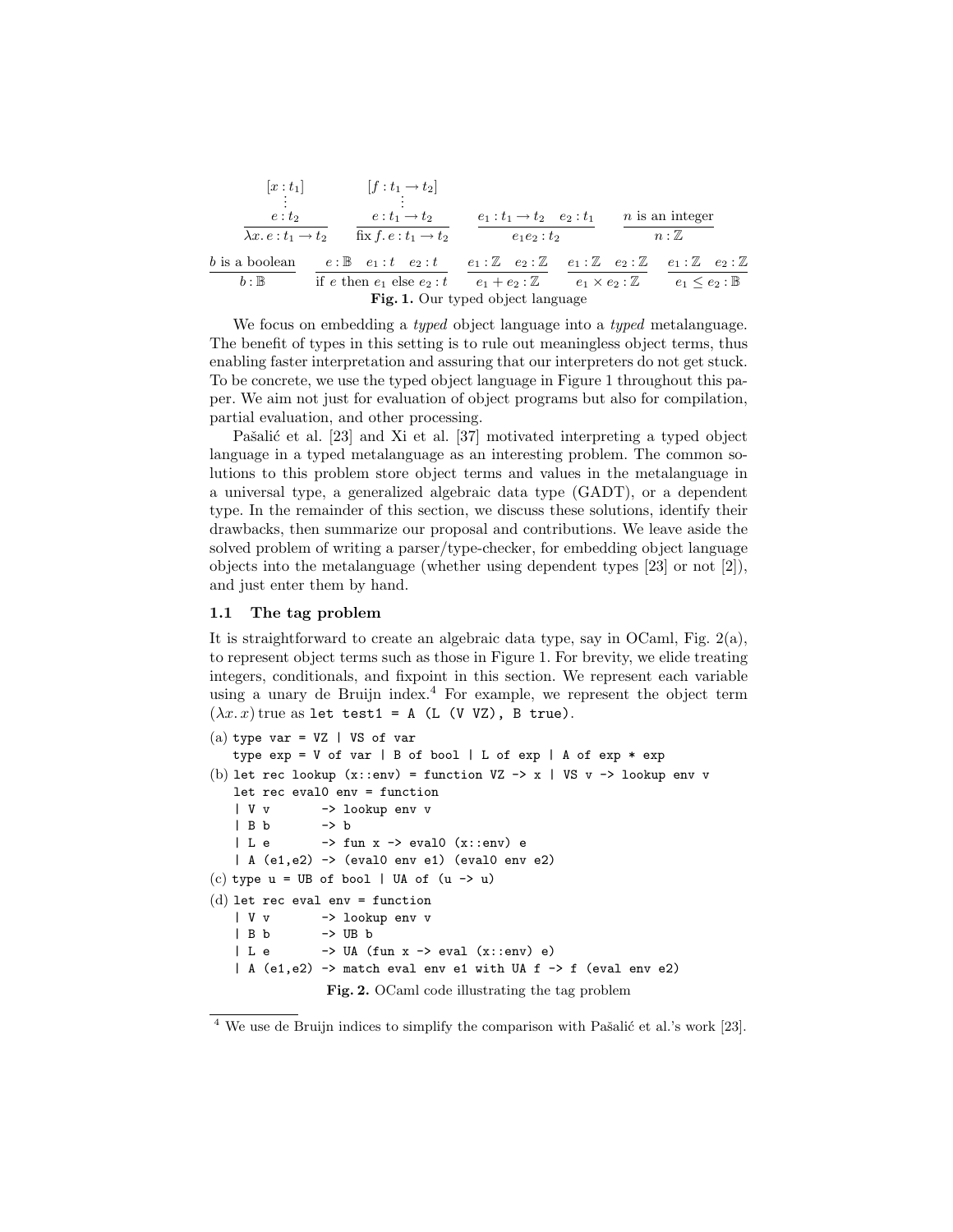Following [23], we try to implement an interpreter function evalor, Fig. 2(b). It takes an object term such as test1 above and gives us its value. The first argument to eval0 is the environment, initially empty, which is the list of values bound to free variables in the interpreted code. If our OCaml-like metalanguage were untyped, the code above would be acceptable. The L e line exhibits interpretive overhead: eval0 traverses the function body e every time (the result of evaluating) L e is applied. Staging can be used to remove this interpretive overhead [23, §1.1–2].

However, the function eval0 is ill-typed if we use OCaml or some other typed language as the metalanguage. The line B b says that eval0 returns a boolean, whereas the next line L e says the result is a function, but all branches of a pattern-match form must yield values of the same type. A related problem is the type of the environment env: a regular OCaml list cannot hold both boolean and function values.

The usual solution is to introduce a universal type [23, §1.3] containing both booleans and functions, Fig. 2(c). We can then write a typed interpreter, Fig. 2(d), whose inferred type is u list  $\rightarrow$  exp  $\rightarrow$  u. Now we can evaluate eval [] test1 obtaining UB true. The unfortunate tag UB in the result reflects that eval is a partial function. First, the pattern match with UA f in the line A (e1,e2) is not exhaustive, so eval can fail if we apply a boolean, as in the ill-typed term A (B true, B false). Second, the lookup function assumes a nonempty environment, so eval can fail if we evaluate an open term A (L (V (VS VZ)), B true). After all, the type exp represents object terms both well-typed and ill-typed, both open and closed.

If we evaluate only closed terms that have been type-checked, then eval would never fail. Alas, this soundness is not obvious to the metalanguage, whose type system we must still appease with the nonexhaustive pattern matching in lookup and eval and the tags UB and UA [23, §1.4]. In other words, the algebraic data types above fail to express in the metalanguage that the object program is well-typed. This failure necessitates tagging and nonexhaustive pattern-matching operations that incur a performance penalty in interpretation [23] and impair optimality in partial evaluation [33]. In short, the universal-type solution is unsatisfactory because it does not preserve typing.

It is commonly thought that to interpret a typed object language in a typed metalanguage while preserving types is difficult and requires GADTs or dependent types [33]. In fact, this problem motivated much work on GADTs [24, 37] and on dependent types [11, 23]. Yet other type systems have been proposed to distinguish closed terms like test1 from open terms [9, 21, 34], so that lookup never receives an empty environment. We discuss these proposals further in §5.

### 1.2 Our final proposal

We represent object programs using ordinary functions rather than data constructors. These functions comprise the entire interpreter, shown below.

```
let varZ env = fst env let b (bv:bool) env = bv
let varS vp env = vp (snd env) let lam e env = fun x -> e (x, env)let app e1 e2 env = (e1 env) (e2 env)
```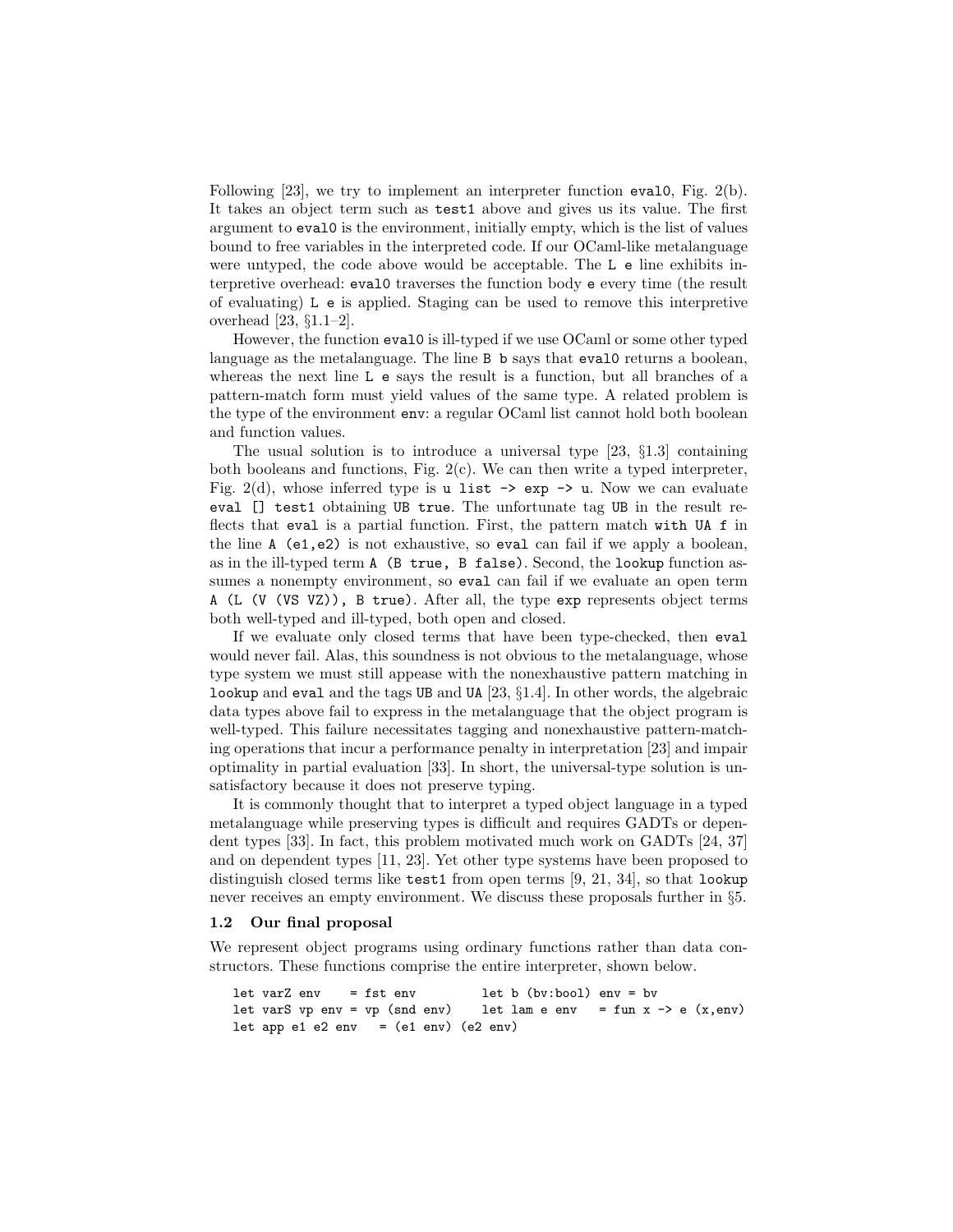We now represent our sample term  $(\lambda x. x)$  true as let testf1 = app (lam **varZ**) (b true). This representation is almost the same as in  $\S1.1$ , only written with lowercase identifiers. To evaluate an object term is to apply its representation to the empty environment, testf1 (), obtaining true. The result has no tags: the interpreter patently uses no tags and no pattern matching. The term b true evaluates to a boolean and the term lam varZ evaluates to a function, both untagged. The app function applies lam varZ without pattern matching. What is more, evaluating an open term such as app (lam (varS varZ)) (b true) gives a type error rather than a run-time error. The type error correctly complains that the initial environment should be a tuple rather than (). In other words, the term is open.

In sum, by Church-encoding terms using ordinary functions, we achieve a tagless evaluator for a typed object language in a metalanguage with a simple Hindley-Milner type system. In this final rather than initial approach, both kinds of run-time errors in  $\S1.1$  (applying a nonfunction and evaluating an open term) are reported at compile time. Because the new interpreter uses no universal type or pattern matching, it never results in a run-time error, and is in fact total. Because this safety is obvious not just to us but also to the metalanguage implementation, we avoid the serious performance penalty [23] of error checking. Glück  $[12]$  explains deeper technical reasons that inevitably lead to these performance penalties.

Our solution is not Church-encoding the universal type. The Church encoding of the type u in §1.1 requires two continuations; the function app in the interpreter above would have to provide both to the encoding of e1. The continuation corresponding to the UB case of u must either raise an error or loop. For a well-typed object term, that error continuation is never invoked, yet it must be supplied. In contrast, our interpreter has no error continuation at all.

The evaluator above is wired directly into the functions b, lam, app, and so on. We explain how to abstract the interpreter so as to process the same term in many other ways: compilation, partial evaluation, CPS conversion, and so forth.

### 1.3 Contributions

The term "constructor" functions b, lam, app, and so on appear free in the encoding of an object term such as testf1 above. Defining these functions differently gives rise to different interpreters, that is, different folds on object programs. Given the same term representation but varying the interpreter, we can

- evaluate the term to a value in the metalanguage;
- measure the size or depth of the term;
- compile the term, with staging support such as in MetaOCaml;
- partially evaluate the term, online; and
- transform the term to continuation-passing style (CPS), even call-by-name (CBN) CPS, so as to isolate the evaluation order of the object language from that of the metalanguage.<sup>5</sup>

<sup>5</sup> Due to serious lack of space, we refer the reader to the accompanying code for this.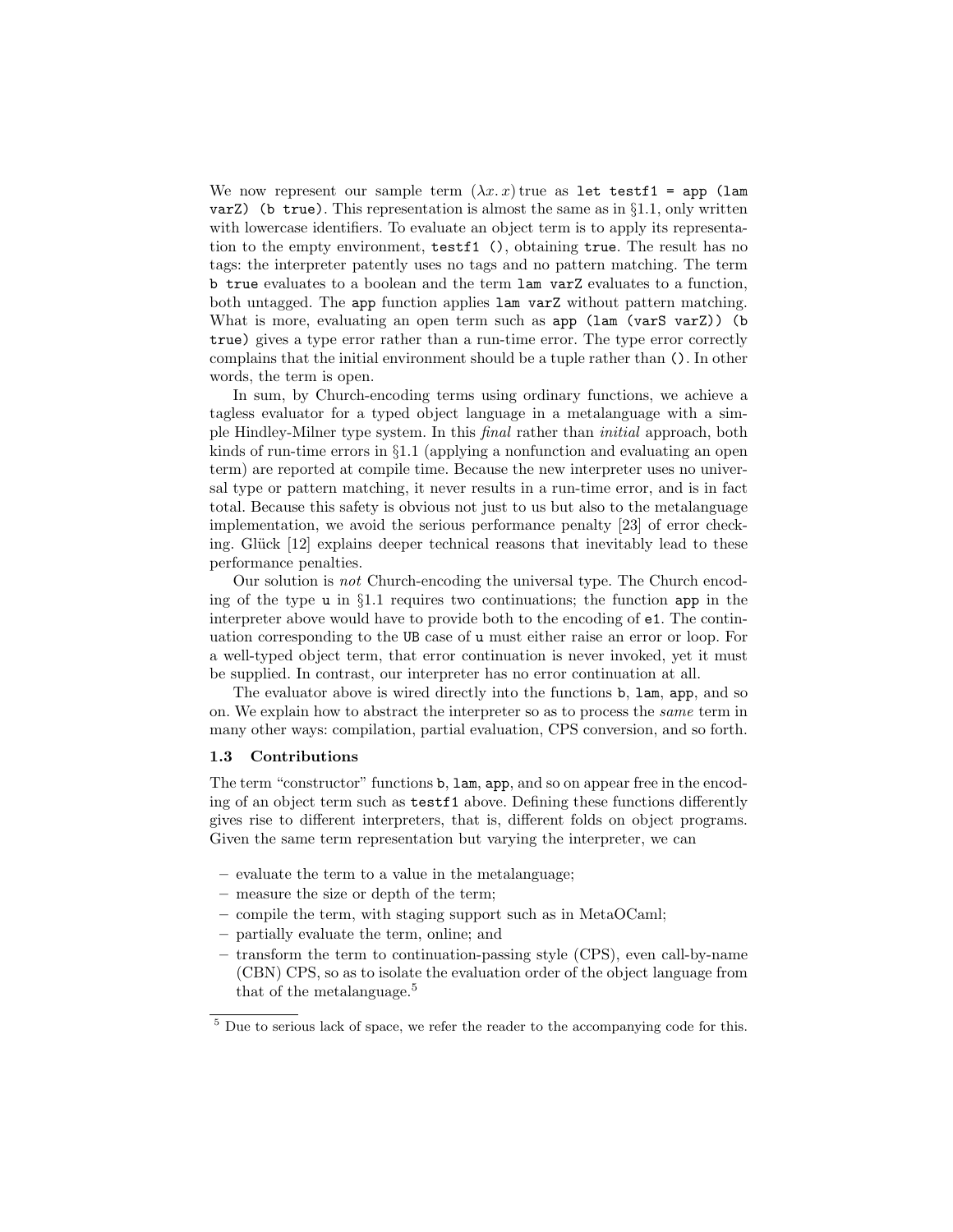We have programmed our interpreters in OCaml (and, for staging, MetaOCaml [19]) and standard Haskell. The complete code is available at http://okmij. org/ftp/packages/tagless-final.tar.gz to supplement the paper. For simplicity, main examples in the paper will be in MetaOCaml; all examples have also been implemented in Haskell.

We attack the problem of tagless (staged) typed-preserving interpretation exactly as it was posed by Pašalić et al. [23] and Xi et al. [37]. We use their running examples and achieve the result they call desirable. Our contributions are as follows.

- 1. We build interpreters that evaluate  $(\S 2)$ , compile (or evaluate with staging)  $(\S3)$ , and partially evaluate  $(\S4)$  a typed higher-order object language in a typed metalanguage, in direct and continuation-passing styles.
- 2. All these interpreters use no type tags, patently never get stuck, and need no advanced type-system features such as GADTs, dependent types, or intentional type analysis.
- 3. The partial evaluator avoids polymorphic lift and delays binding-time analysis. It bakes a type-to-type map into the interpreter interface to eliminate the need for GADTs and thus remain portable across Haskell 98 and ML.
- 4. We use the type system of the metalanguage to check statically that an object program is well-typed and closed.
- 5. We show clean, comparable implementations in MetaOCaml and Haskell.
- 6. We specify a functor signature that encompasses all our interpreters, from evaluation and compilation  $(\S 2)$  to partial evaluation  $(\S 4)$ .
- 7. We point a clear way to extend the object language with more features such as state.<sup>6</sup>
- 8. We describe an approach to self-interpretation compatible with the above. Self-interpretation turned out to be harder than expected.<sup>6</sup>

Our code is surprisingly simple and obvious in hindsight, but it has been cited as a difficult problem ([32] notwithstanding) to interpret a typed object language in a typed metalanguage without tagging or type-system extensions. For example, Taha et al. [33] say that "expressing such an interpreter in a statically typed programming language is a rather subtle matter. In fact, it is only recently that some work on programming type-indexed values in ML [38] has given a hint of how such a function can be expressed." We discuss related work in §5.

To reiterate, we do not propose any new language feature or new technique. We use features already present in mainstream functional languages—Hindley-Milner type system with either an inference-preserving module system or constructor classes, as realized in ML and Haskell 98—and techniques which have all appeared in the literature (in particular, [32, 38]), to solve a problem that was stated in the published record as unsolved and likely unsolvable in ML or Haskell 98 without extensions. The simplicity of our solution and its use of only mainstream features make it more practical to build typed, embedded DSLs.

 $\overline{6}$  Again, please see our code.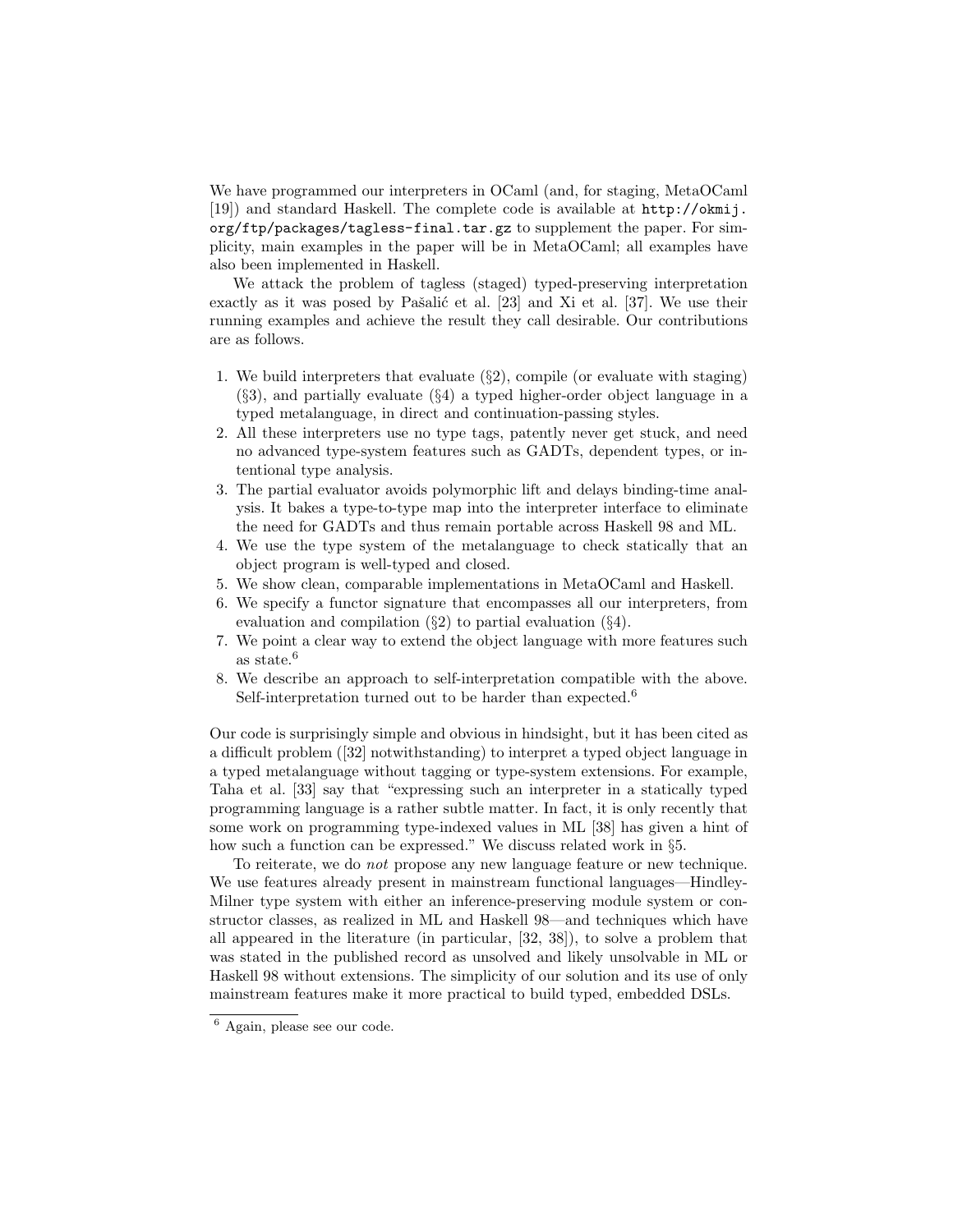## 2 The object language and its tagless interpreters

Figure 1 shows our object language, a simply-typed  $\lambda$ -calculus with fixpoint, integers, booleans, and comparison. The language is close to Xi et al.'s [37], without their polymorphic lift but with more constants so as to more conveniently express Fibonacci, factorial, and power. In contrast to §1, we encode binding using higher-order abstract syntax (HOAS) [20, 25] rather than de Bruijn indices. This makes the encoding convenient and ensures that our object programs are closed.

### 2.1 How to make encoding flexible: abstract the interpreter

We embed our language in (Meta)OCaml and Haskell. In Haskell, the functions that construct object terms are methods in a type class Symantics (with a parameter repr of kind  $* \rightarrow *$ ), Fig. 3(a). The class is so named because its interface gives the syntax of the object language and its instances give the semantics. For example, we encode the term test1, or  $(\lambda x. x)$  true, from §1.1 above as app (lam  $(\x \rightarrow x)$ ) (bool True), whose inferred type is Symantics repr  $\Rightarrow$  repr Bool. For another example, the classical *power* function is in Fig. 3(b) and the partial application  $\lambda x.$  power x 7 is in Fig. 3(c). The dummy argument () above is to avoid the monomorphism restriction, to keep the type of testpowfix and testpowfix7 polymorphic in repr. The methods add, mul, and leq are quite similar, and so are int and bool. Therefore, we often show only one method of each group and elide the rest. The accompanying code has the complete implementations.

(a) class Symantics repr where

```
int :: Int -> repr Int; bool :: Bool -> repr Bool
     lam :: (repr a -> repr b) -> repr (a -> b)app :: repr (a \rightarrow b) \rightarrow repr a \rightarrow repr b
     fix :: (repr a -> repr a) -> repr a
     add :: repr Int -> repr Int -> repr Int
     mul :: repr Int -> repr Int -> repr Int
     leq :: repr Int -> repr Int -> repr Bool
     if_ :: repr Bool -> repr a -> repr a -> repr a
(b) testpowfix () = lam (\x \rightarrow fix (\self \rightarrow \text{lam})(n \rightarrowif_ (leq n (int 0)) (int 1)
                           (mul x (app self (add n (int (-1))))))))(c) testpowfix7 () = lam (\xrightarrow x \rightarrow 2p) (app (testpowfix ()) x) (int 7))
```
Fig. 3. Symantics in Haskell

Comparing Symantics with Fig. 1 shows how to represent every typed, closed object term in the metalanguage. Moreover, the representation preserves types.

**Proposition 1.** If an object term has the object type t, then its representation in the metalanguage has the type forall repr. Symantics repr => repr  $t$ .

Conversely, the type system of the metalanguage statically checks that the represented object term is well-typed and closed. If we err, say replace int 7 with bool True in testpowfix7, Haskell will complain there that the expected type Int does not match the inferred Bool. Similarly, the object term  $\lambda x$ . xx and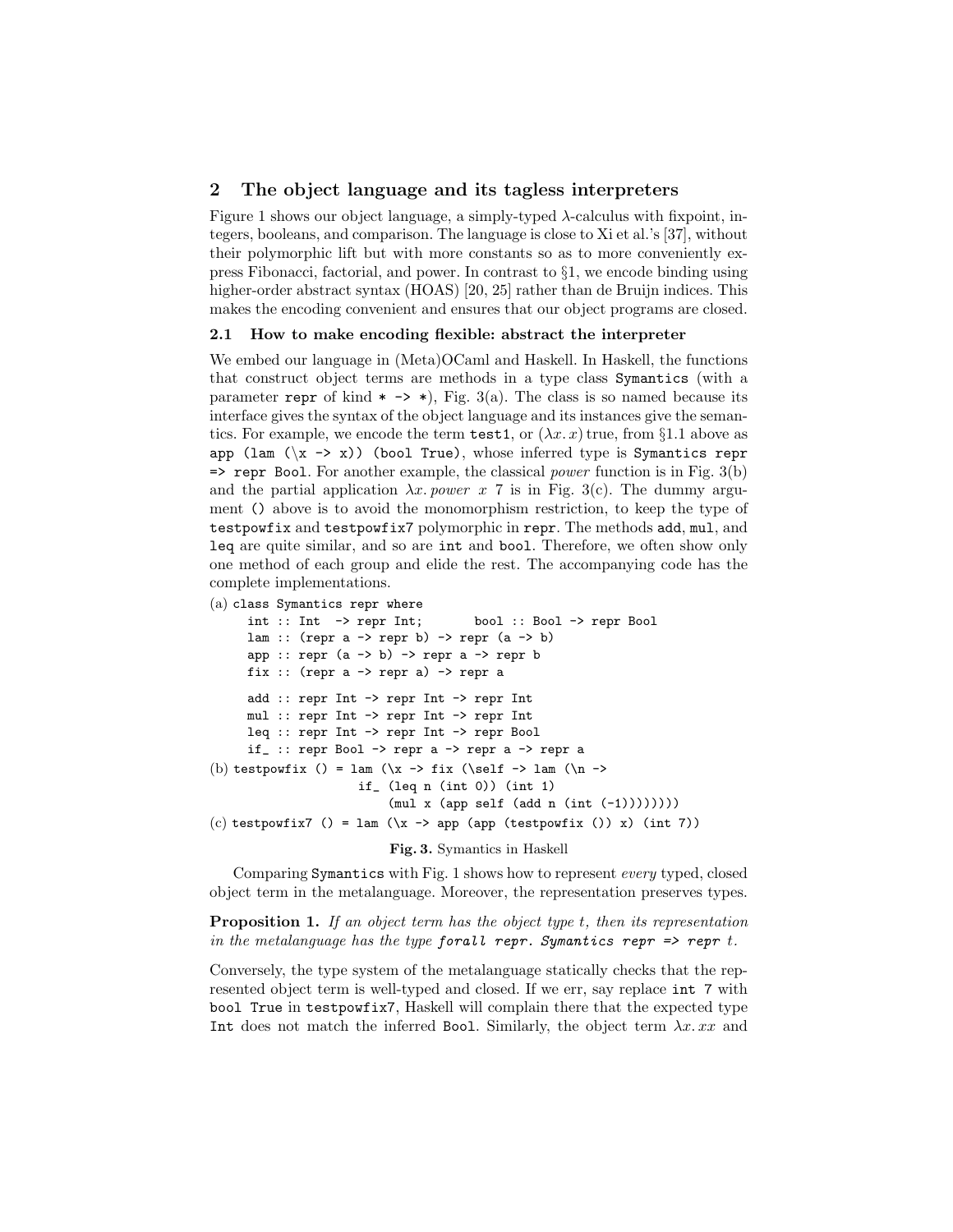```
module type Symantics = sig type ('c, 'dv) repr
 val int : int \rightarrow ('c, int) repr
 val bool: bool -> ('c, bool) repr
  val lam : ('c, 'da) repr -> ('c, 'db) repr) -> ('c, 'da -> 'db) repr
  val app : ('c, 'da -> 'db) repr -> ('c, 'da) repr -> ('c, 'db) repr
  val fix : ('x -> 'x) -> (('c, 'da -> 'db) repr as 'x)
 val add : ('c, int) repr -> ('c, int) repr -> ('c, int) repr
 val mul : ('c, int) repr -> ('c, int) repr -> ('c, int) repr
 val leq : ('c, int) repr -> ('c, int) repr -> ('c, bool) repr
 val if_ : ('c, bool) repr
             \rightarrow (unit \rightarrow 'x) \rightarrow (unit \rightarrow 'x) \rightarrow (('c, 'da) repr as 'x)
end
module EX(S: Symantics) = struct open S
 let test1 () = app (lam (fun x \rightarrow x)) (bool true)
 let testpowfix () =lam (fun x \rightarrow fix (fun self \rightarrow lam (fun n \rightarrowif ( leq n (int 0)) (fun () \rightarrow int 1)
             (fun () \rightarrow mul x (app self (add n (int (-1))))))let testpowfix7 = lam (fun x \rightarrow app (app (testpowfix ()) x) (int 7))
end
```
Fig. 4. A simple (Meta)OCaml embedding of our object language, and examples

its encoding  $\text{lam} (\x \rightarrow \text{app } x x)$  both fail occurs-checks in type checking. Haskell's type checker also flags syntactically invalid object terms, such as if we forget app somewhere above.

To embed the same object language in (Meta)OCaml, we replace the type class Symantics and its instances by a module signature Symantics and its implementations. Figure 4 shows a simple signature that suffices until §4. The two differences are: the additional type parameter 'c, an environment classifier [34] required by MetaOCaml for code generation in §3; and the  $\eta$ -expanded type for fix and thunk types in if\_ since OCaml is a call-by-value language.

The functor **EX** in Fig. 4 encodes our running examples test1 and the *power* function (testpowfix). The dummy argument to test1 and testpowfix is an artifact of MetaOCaml, related to monomorphism: in order for us to run a piece of generated code, it must be polymorphic in its environment classifier (the type variable 'c in Figure 4). The value restriction dictates that the definitions of our object terms must look syntactically like values. (Alternatively, we could have used the rank-2 record types of OCaml to maintain the necessary polymorphism.) Thus, we represent an object expression in OCaml as a functor from Symantics to an appropriate semantic domain. This is essentially the same as the constraint Symantics repr => in the Haskell embedding.

### 2.2 Two tagless interpreters

Having abstracted our term representation over the interpreter, we are now ready to present a series of interpreters. Each interpreter is an instance of the Symantics class in Haskell and a module implementing the Symantics signature in MetaOCaml.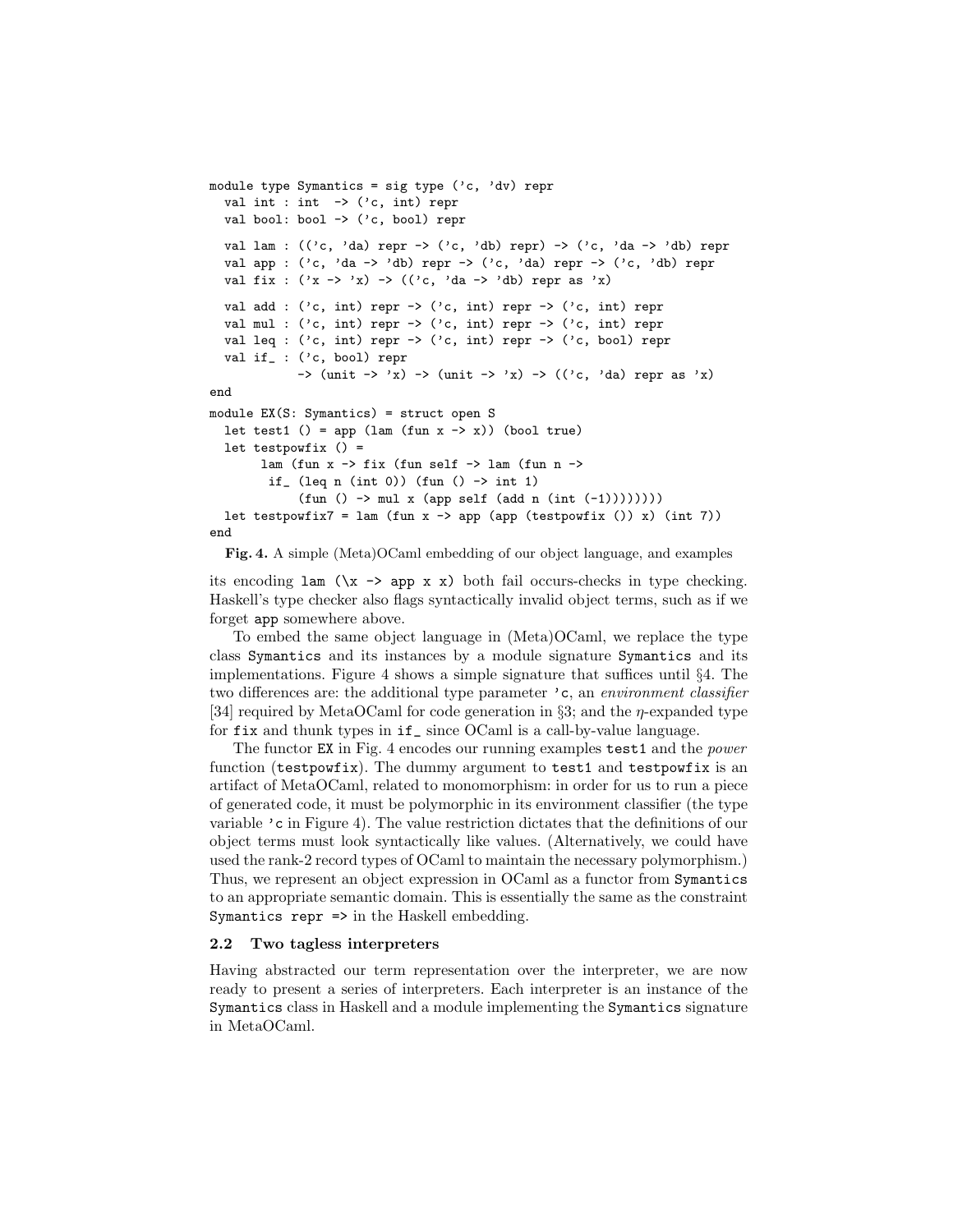The first interpreter evaluates an object term to its value in the metalanguage. The module below interprets each object-language operation as the corresponding metalanguage operation.

```
module R = struct type ('c,'dv) repr = 'dv (* no wrappers *)
 let int (x:int) = x let bool (b:bool) = blet lam f = f let app e1 e2 = e1 e2let fix f = let rec self n = f self n in selflet add e1 e2 = e1 + e2 let mul e1 e2 = e1 * e2<br>let leq x y = x <= y
 let leq x y
 let if_ eb et ee = if eb then et () else ee () end
```
As in §1.2, this interpreter is patently tagless, using neither a universal type nor any pattern matching: the operation add is really OCaml's addition, and app is OCaml's application. To run our examples, we instantiate the EX functor from  $\S2.1$  with R: module EXR = EX(R). Thus, EXR.test1 () evaluates to the untagged boolean value true. It is obvious to the compiler that pattern matching cannot fail, because there is no pattern matching. Evaluation can only fail to yield a value due to interpreting fix. (The source code shows a total interpreter L that measures the size of each object term.) We can also generalize from R to all interpreters; these propositions follow immediately from the soundness of the metalanguage's type system.

**Proposition 2.** If an object term e encoded in the metalanguage has type  $t$ , then evaluating  $e$  in the interpreter  $R$  either continues indefinitely or terminates with a value of the same type t.

Proposition 3. If an implementation of Symantics never gets stuck, then the type system of the object language is sound with respect to the dynamic semantics defined by that implementation.

# 3 A tagless compiler (or, a staged interpreter)

Besides immediate evaluation, we can compile our object language into OCaml code using MetaOCaml's staging facilities. MetaOCaml represents future-stage expressions of type t as values of type  $(2c, t)$  code, where  $2c$  is the environment classifier [6, 34]. Code values are created by a *bracket* form  $\cdot \langle e \rangle$ , which quotes the expression e for evaluation at a future stage. The escape  $\tilde{e}$  e must occur within a bracket and specifies that the expression e must be evaluated at the current stage; its result, which must be a code value, is spliced into the code being built by the enclosing bracket. The run form  $\theta$ . Ie evaluates the futurestage code value e by compiling and linking it at run time. Bracket, escape, and run are akin to quasi-quotation, unquotation, and eval of Lisp.

Inserting brackets and escapes appropriately into the evaluator R above yields the simple compiler C in Fig.  $5(a)$ . This is a straightforward staging of module R. This compiler produces unoptimized code. For example, interpreting our test1 with Fig. 5(b) gives the code value  $\cdot$  (fun x\_6 -> x\_6) true>. of inferred type ( $'c$ , bool) C.repr. Interpreting testpowfix7 with Fig. 5(c) gives a code value with many apparent  $\beta$ - and  $\eta$ -redexes, Fig. 5(d). This compiler does not incur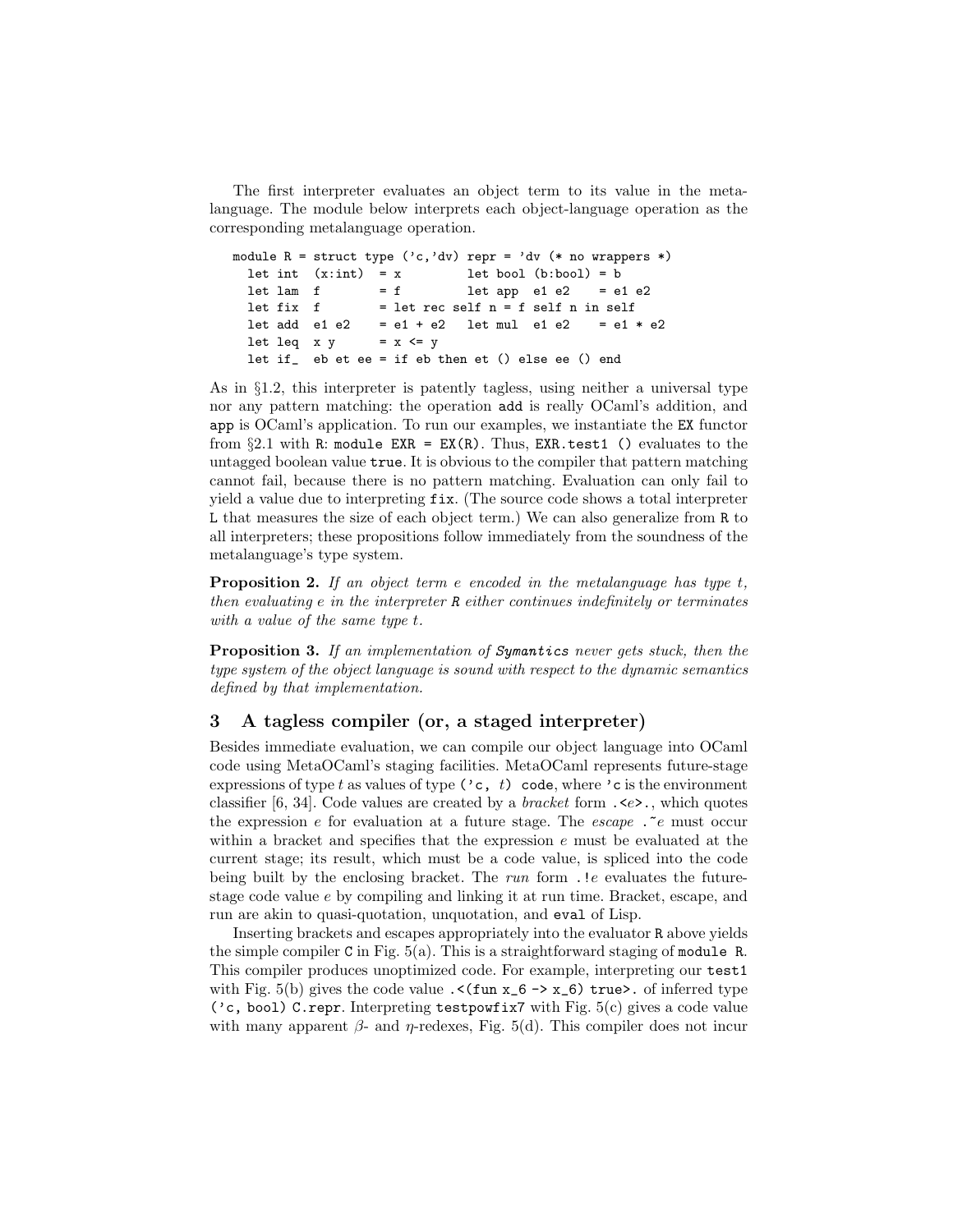```
(a) module C = struct type ('c,'dv) repr = ('c,'dv) code
     let int (x:int) = .\langle x \rangle. let bool (b:bool) = .\langle b \rangle.
     let lam f = .<fun x -> . f(x).
     let app e1 e2 = .<.~e1 .~e2>.
     let fix f =. < let rec self n =. ~(f . < self>.) n in self>.
     let add e1 e2 = .<.~e1 + .~e2>. let mul e1 e2 = .<.~e1 * .~e2>.
     let leq x y = \langle \cdot, \cdot \rangle x <= \cdot \cdot \rangle.
     let if_ eb et ee = .<if .~eb then .~(et ()) else .~(ee ())>. end
(b) let module E = EX(C) in E.test1 ()
(c) let module E = EX(C) in E.testpowfix7
(d) \text{Stun } x_1 \rightarrow \text{fun } x_2 \rightarrow \text{let } rec \text{ self}_3 = \text{fun } n_4 \rightarrow(fun x_5 -> if x_5 <= 0 then 1 else x_2 * self_3 (x_5 + (-1)))
       n_4 in self_3) x_1 7>.
                       Fig. 5. The tagless staged interpreter C
```
any interpretive overhead: the code produced for  $\lambda x$ . x is simply fun x\_6 -> x\_6. The resulting code obviously contains no tags and no pattern matching. The environment classifiers here, like the tuple types in §1.2, make it a type error to run an open expression. The accompanying code shows the Haskell implementation.

# 4 A tagless partial evaluator

Surprisingly, we can write a partial evaluator using the idea above, namely to build object terms using ordinary functions rather than data constructors. We present this partial evaluator in a sequence of three attempts. It uses no universal type and no tags for object types. We then discuss residualization and bindingtime analysis. Our partial evaluator is a modular extension of the evaluator in §2.2 and the compiler in §3, in that it uses the former to reduce static terms and the latter to build dynamic terms.

### 4.1 Avoiding polymorphic lift

Roughly, a partial evaluator interprets each object term to yield either a static (present-stage) term (using R) or a dynamic (future-stage) term (using C). To distinguish between static and dynamic terms, we might try to define repr in the partial evaluator as type ('c,'dv) repr = S0 of ('c,'dv) R.repr | E0 of ('c,'dv) C.repr. Integer and boolean literals are immediate, present-stage values. Addition yields a static term (using R.add) if and only if both operands are static; otherwise we extract the dynamic terms from the operands and add them using C.add. We use C.int to convert from the static term  $('c,int)$  R.repr, which is just  $int$ , to the dynamic term.

Whereas mul and leq are as easy to define as add, we encounter a problem with  $if$ . Suppose that the first argument to  $if$  is a dynamic term (of type ( $'c$ ,bool) C.repr), the second a static term (of type ( $'c$ , a) R.repr), and the third a dynamic term (of type  $('c, 'a)$ ) C.repr). We then need to convert the static term to dynamic, but there is no polymorphic "lift" function, of type 'a  $\rightarrow$  ('c,'a) C.repr, to send a value to the future stage [34, 37].

Our Symantics only includes separate lifting methods bool and int, not a parametrically polymorphic lifting method, for good reason: When compiling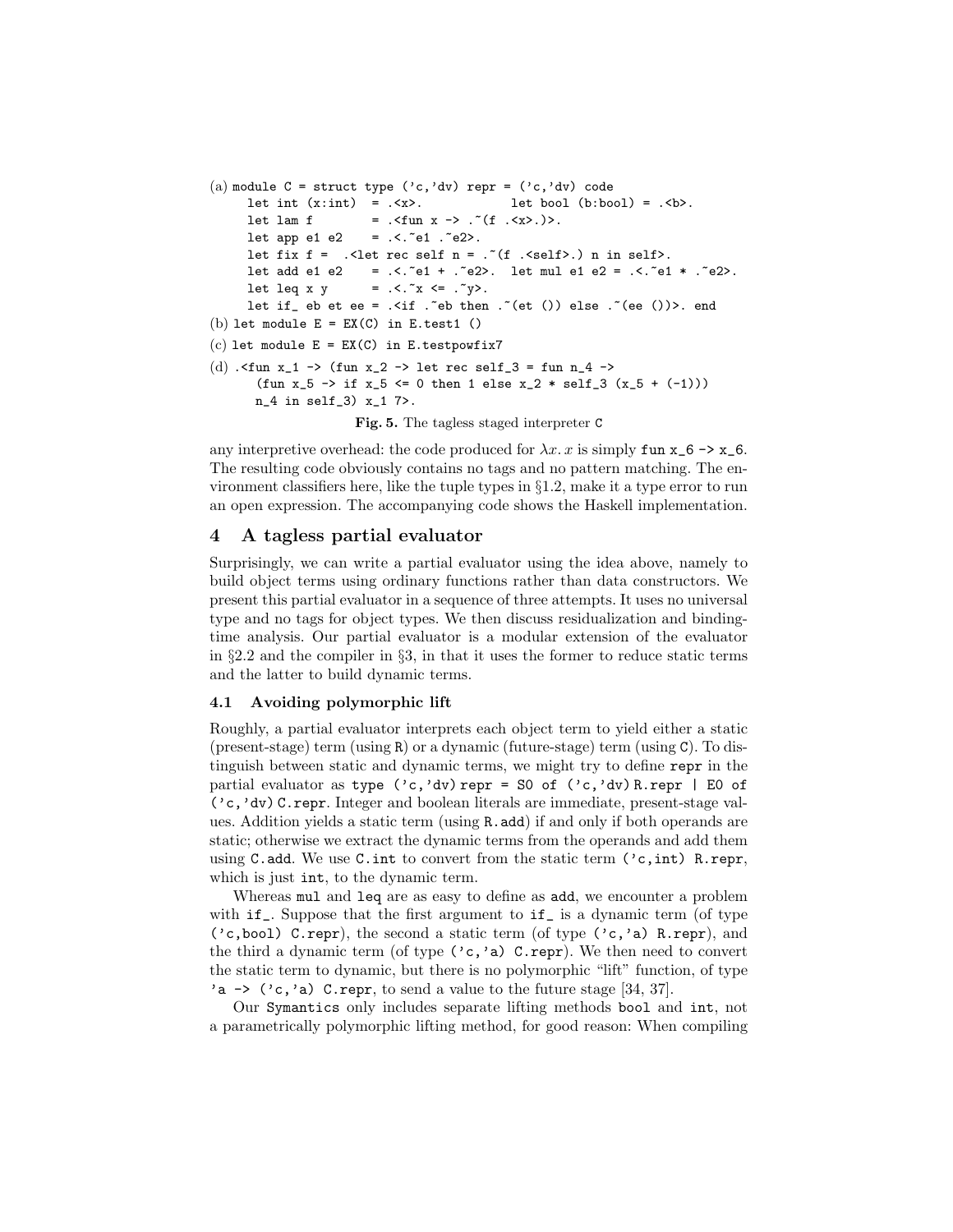to a first-order target language such as machine code, booleans, integers, and functions may well be represented differently. Thus, compiling polymorphic lift requires intensional type analysis. To avoid needing polymorphic lift, we turn to Asai's technique [1, 32]: build a dynamic term alongside every static term.

#### 4.2 Delaying binding-time analysis

We switch to the data type  $('c,'dv)$  repr = P1 of  $('c,'dv)$  R.repr option  $*$  ('c,'dv) C.repr so that a partially evaluated term always contains a dynamic component and sometimes contains a static component. By distributivity, the two alternative constructors of an option value, Some and None, tag each partially evaluated term with a phase: either present or future. This tag is not an object type tag: all pattern matching below is exhaustive. Because the futurestage component is always present, we can now define the polymorphic function let abstr1 (P1  $($ ,dyn)) = dyn of type  $('c, 'dv)$  repr ->  $('c, 'dv)$ C.repr to extract it without requiring polymorphic lift into C. We then try to define the interpreter P1—and get as far as the first-order constructs of our object language, including if\_.

```
module P1 : Symantics = struct
  let int (x:int) = P1 (Some (R.int x), C.int x)
  let add e1 e2 = match (e1,e2) with
    | (P1 (Some n1,_),P1 (Some n2,_)) -> int (R.add n1 n2)
    | _ -> P1 (None,(C.add (abstr1 e1) (abstr1 e2)))
  let if_ = function
    | P1 (Some s,_) -> fun et ee -> if s then et () else ee ()
    | eb -> fun et ee -> P1 (None, C.if_ (abstr1 eb)
                                     (fun () \rightarrow abstr1 (et ()))(fun () \rightarrow abstr1 (ee ())))
```
However, we stumble on functions. According to our definition of P1, a partially evaluated object function, such as the identity  $\lambda x. x$  embedded in OCaml as lam (fun  $x \rightarrow x$ ) : ('c,'a->'a) P1.repr, consists of a dynamic part (type  $('c,'a->')$  C.repr) and maybe a static part (type  $('c,'a->')$  R.repr). The dynamic part is useful when this function is passed to another function that is only dynamically known, as in  $\lambda k. k(\lambda x. x)$ . The static part is useful when this function is applied to a static argument, as in  $(\lambda x. x)$  true. Neither part, however, lets us *partially* evaluate the function, that is, compute as much as possible statically when it is applied to a mix of static and dynamic inputs. For example, the partial evaluator should turn  $\lambda n$ .  $(\lambda x. x)n$  into  $\lambda n$ . n by substituting n for x in the body of  $\lambda x. x$  even though n is not statically known. The same static function, applied to different static arguments, can give both static and dynamic results: we want to simplify  $(\lambda y. x \times y)0$  to 0 but  $(\lambda y. x \times y)1$  to x.

To enable these simplifications, we delay binding-time analysis for a static function until it is applied, that is, until lam f appears as the argument of app. To do so, we have to incorporate f as it is into the P1.repr data structure: the representation for a function type 'a->'b should be one of

```
S1 of ('c,'a) repr \rightarrow ('c,'b) repr | E1 of ('c,'a->'b) C.repr
P1 of ((c, 'a) repr \rightarrow (c', 'b) repr) option * (c, 'a \rightarrow 'b) C.repr
```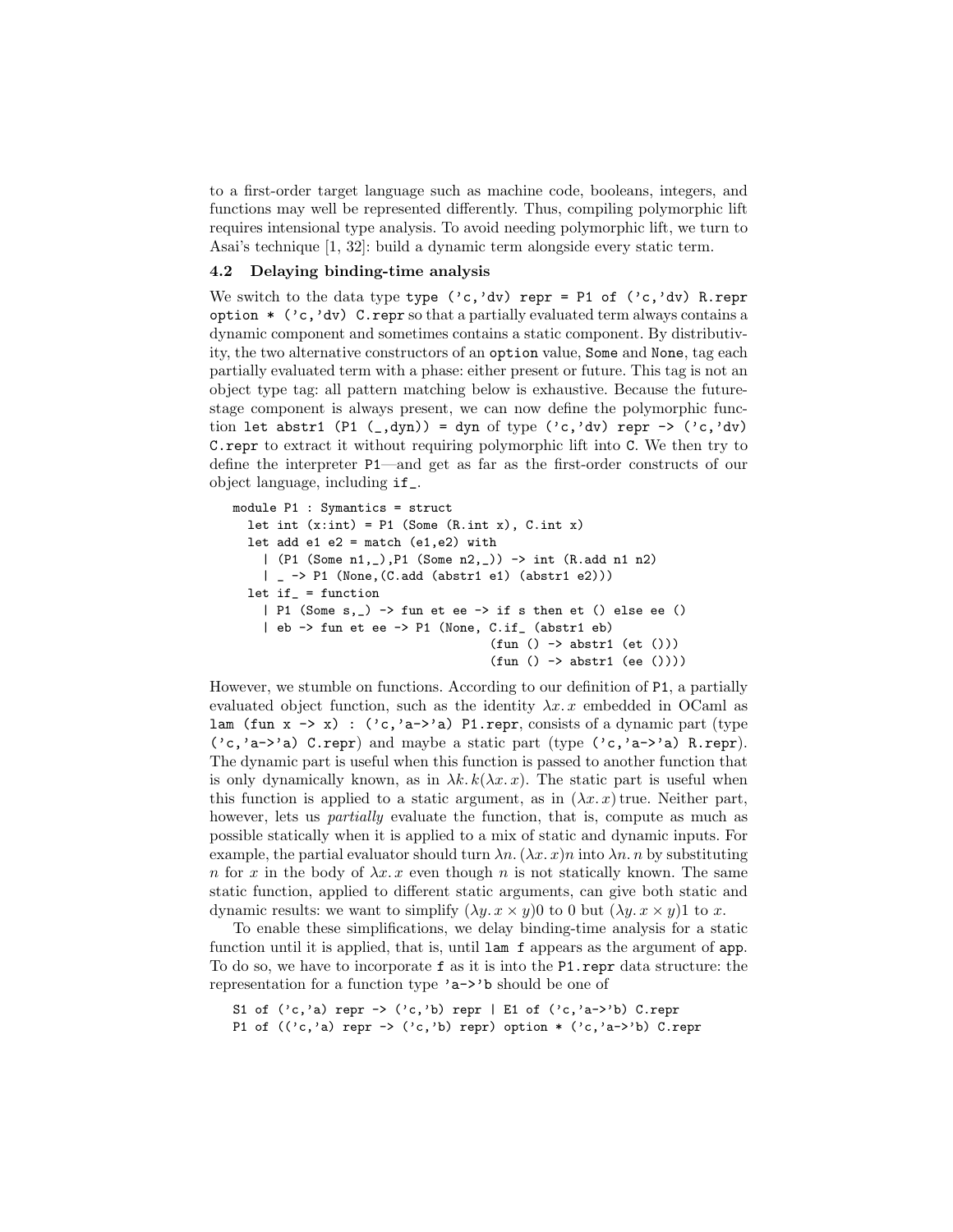unlike P1.repr of int or bool. That is, we need a nonparametric data type, something akin to type-indexed functions and type-indexed types, which Oliveira and Gibbons [22] dub the typecase design pattern. Thus, typed partial evaluation, like typed CPS transformation, inductively defines a map from source types to target types that performs case distinction on the source type. In Haskell, typecase can be equivalently implemented either with GADTs or with type-class functional dependencies [22]. The accompanying code shows both approaches, neither portable to OCaml. In addition, the problem of nonexhaustive patternmatching reappears in the GADT approach because GHC 6.6.1 cannot see that a particular type of a GADT value precludes certain constructors. Thus GADTs fail to make it syntactically apparent that pattern matching is exhaustive.

### 4.3 The "final" solution

Let us re-examine the problem in §4.2. What we would ideally like is to write type ('c,'dv) repr = P1 of (repr\_pe ('c,'dv)) R.repr option  $*$ ('c,'dv) C.repr where repr\_pe is the type function defined by

```
repr_pe ('c, int) = ('c, int); repr_pe ('c, bool) = ('c, bool)repr_pe ('c,'a->'b) = ('c,'a) repr \rightarrow ('c,'b) repr
```
Although we can use type classes to define this type function in Haskell, that is not portable to MetaOCaml. However, these three typecase alternatives are already present in existing methods of Symantics. A simple and portable solution thus emerges: we bake repr\_pe into the signature Symantics. We recall from Figure 4 in §2.1 that the repr type constructor took two arguments 'c and 'dv. We add an argument 'sv for the result of applying repr\_pe to 'dv. Figure 6 shows the new signature.

```
module type Symantics = sig type ('c,'sv,'dv) repr
  val int : int \rightarrow ('c, int, int) repr
  val lam : ((c, 'sa, 'da) repr \rightarrow ('c, 'sb, 'db) repr as 'x)
               \rightarrow ('c,'x,'da -> 'db) repr
  val app : ('c,'x,'da -> 'db) repr
               \rightarrow (('c,'sa,'da) repr \rightarrow ('c,'sb,'db) repr as 'x)
  val fix : ('x \rightarrow 'x) \rightarrow (('c, ('c, 'sa, 'da) \text{ repr } \rightarrow ('c, 'sb, 'db) \text{ repr},'da \rightarrow 'db) repr as 'x)
  val add : ('c,int,int) repr \rightarrow ('c,int,int) repr \rightarrow ('c,int,int) repr
  val if_ : ('c,bool,bool) repr
               \rightarrow (unit->'x) -> (unit->'x) -> (('c,'sa,'da) repr as 'x) end
```
Fig. 6. A (Meta)OCaml embedding of our object language that supports partial evaluation (bool, mul, leq are elided)

The interpreters R, L and C above only use the old type arguments 'c and 'dv, which are treated by the new signature in the same way. Hence, all that needs to change in these interpreters to match the new signature is to add a phantom type argument 'sv to repr. For example, the compiler C now begins module C = struct type  $('c,'sv,'dv)$  repr =  $('c,'dv)$  code with the rest the same. In contrast, the partial evaluator P relies on the type argument 'sv.

Figure 7 shows the partial evaluator P. Its type repr literally expresses the type equation for repr\_pe above. The function abstr extracts a future-stage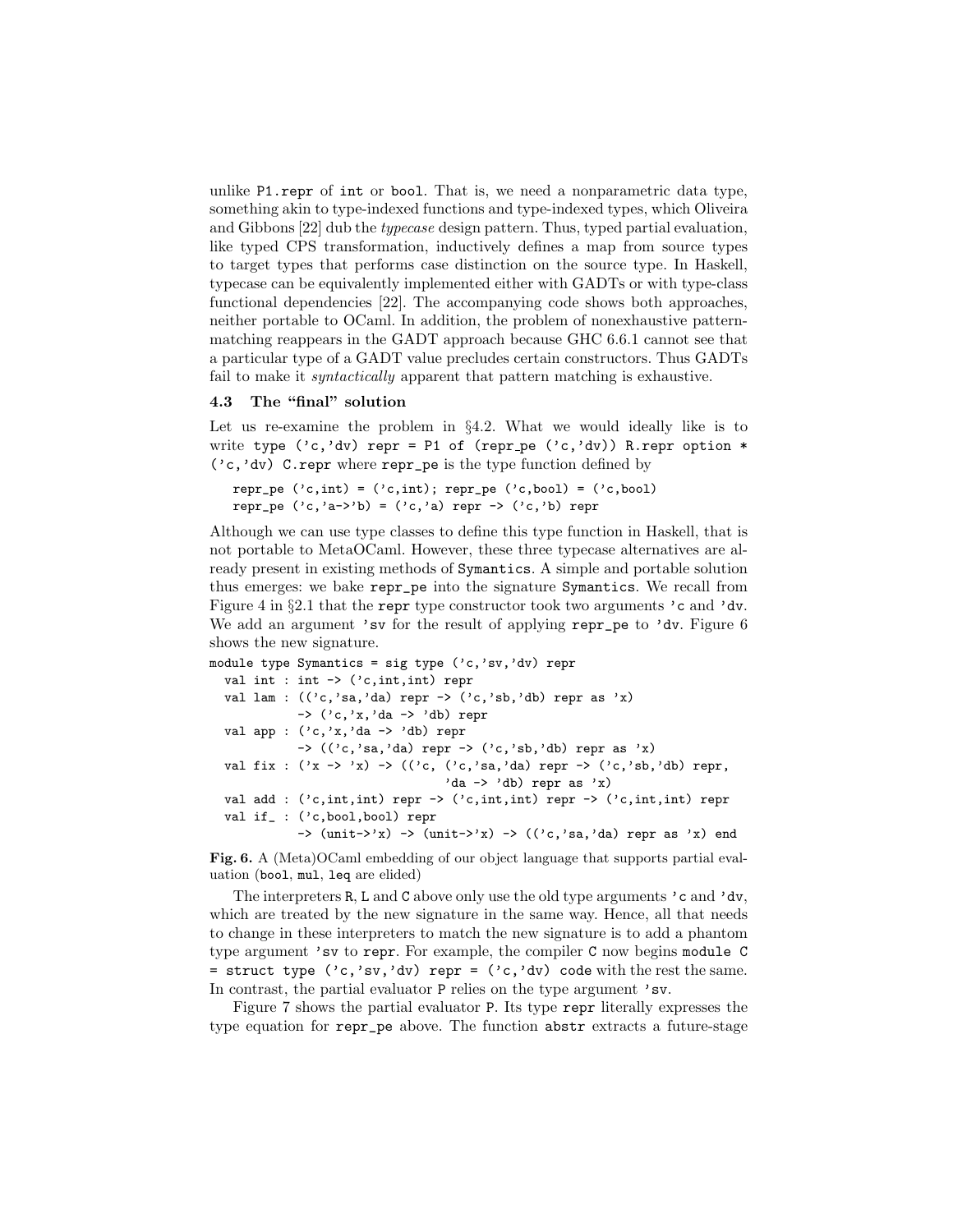```
module P = struct
  type ('c,'sv,'dv) repr = {st: 'sv option; dy: ('c,'dv) code}
 let abstr \{dy = x\} = x let pdyn x = \{st = None; dy = x\}let int (x:int) = {st = Some (R.int x)}; dy = C.int x}let add e1 e2 = match e1, e2 with
  | {st = Some 0}, e | e, {st = Some 0} -> e
  | {st = Some m}, {st = Some n} -> int (R.add m n)
  | _ -> pdyn (C.add (abstr e1) (abstr e2))
 let if_ eb et ee = match eb with
  | {st = Some b} -> if b then et () else ee ()
  | \rightarrow pdyn (C.if<sub></sub> (abstr eb) (fun () \rightarrow abstr (et ()))
                                  (fun () \rightarrow abstr (ee ())))let lam f = \{st = Some f; dy = C.lam (fun x -> abstr (f (pdyn x)))\}let app ef ea = match ef with \{st = Some f\} \rightarrow f ea
                   | _ -> pdyn (C.app (abstr ef) (abstr ea)) end
```
#### Fig. 7. Our partial evaluator (bool, mul, leq and fix are elided)

code value from the result of partial evaluation. Conversely, the function pdyn injects a code value into the repr type. As in §4.2, we build dynamic terms alongside any static ones to avoid polymorphic lift.

The static portion of the interpretation of lam f is Some f, which just wraps the HOAS function f. The interpretation of app ef ea checks to see if ef is such a wrapped HOAS function. If it is, we apply f to the concrete argument ea, giving us a chance to perform static computations (see the example below). If ef has only a dynamic part, we residualize.

To illustrate how to add optimizations, we improve add (and mul, elided) to simplify the generated code using the monoid (and ring) structure of int: not only is addition performed statically (using R) when both operands are statically known, but it is eliminated when one operand is statically 0; similarly for multiplication by 0 or 1. Such optimizations can be quite effective in a large language with more base types and primitive operations.

Any partial evaluator must decide how much to unfold recursion. Our code naïvely unfolds fix whenever the argument is static. In the accompanying source code is a conservative alternative P.fix that unfolds recursion only once, then residualizes. Many sophisticated approaches have been developed to decide how much to unfold [17], but this issue is orthogonal to our presentation.

Given this implementation of P, our running example let module  $E = EX(P)$ in E.test1 () evaluates to  $\{P.st = Some true; P.dy = .< true > .\}$  of type ('a, bool, bool) P.repr. Unlike with C in §3, a  $\beta$ -reduction has been statically performed to yield true. More interestingly, whereas testpowfix7 compiles to a code value with many  $\beta$ -redexes in §3, the partial evaluation let module  $E = EX(P)$  in E.testpowfix7 gives the desired result

 ${P.st = Some \n<sub>1</sub>$ 

P.dy = .< fun  $x \to x * (x * (x * (x * (x * (x * x))))))$ .}

All pattern-matching in P is *syntactically* exhaustive, so it is patent to the metalanguage implementation that P never gets stuck. Further, all pattern-matching occurs during partial evaluation, only to check if a value is known statically,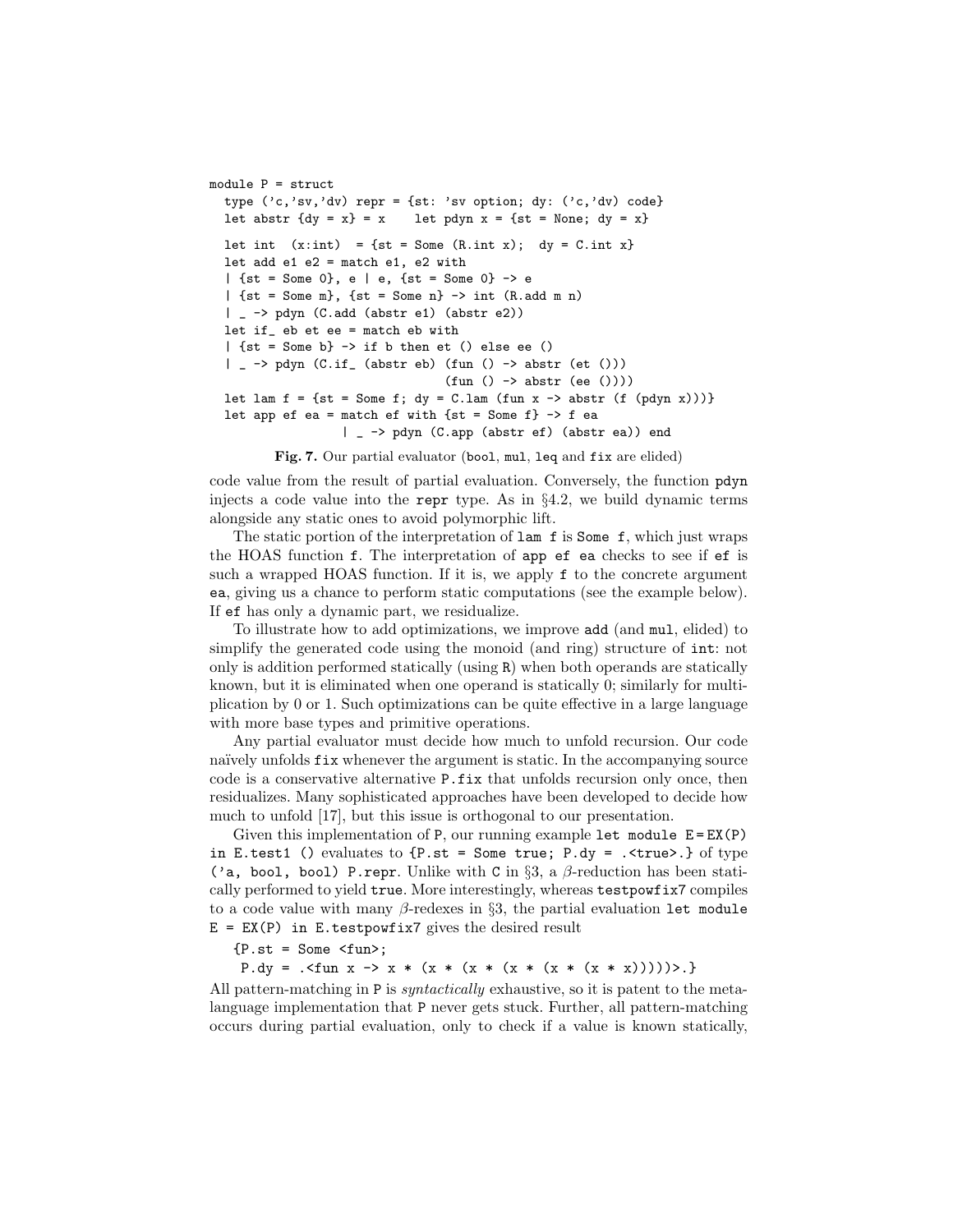never what type it has. In other words, our partial evaluator tags phases (with Some and None) but not object types.

# 5 Related work

Our initial motivation came from several papers [23, 24, 33, 37] that use embedded interpreters to justify advanced type systems, in particular GADTs. We admire all this technical machinery, but these motivating examples do not need it. Although GADTs may indeed be simpler and more flexible, they are unavailable in mainstream ML, and their implementation in GHC 6.6.1 fails to detect exhaustive pattern matching. We also wanted to find the minimal set of widespread language features needed for tagless type-preserving interpretation.

Even a simply typed λ-calculus obviously supports self-interpretation, provided we use universal types [33]. The ensuing tagging overhead motivated Taha et al. [33] to propose tag elimination, which however does not statically guarantee that all tags will be removed [23].

Pašalić et al. [23], Taha et al. [33], Xi et al. [37], and Peyton Jones et al. [24] seem to argue as follows that a self-interpreter of a typed language cannot be tagless or Jones-optimal: (1) One needs to encode a typed language in a typed language based on a sum type (at some level of the hierarchy); (2) A direct interpreter for such an encoding of a typed language in a typed language requires either advanced types or tagging overhead; (3) Thus, an indirect interpreter is necessary, which needs a universal type and hence tagging. While the logic is sound, we (following Yang [38]) showed that the first step's premise is not valid.

Danvy and López [8] discuss Jones optimality at length and apply HOAS to typed self-interpretation. However, their source language is untyped. Therefore, their object-term encoding has tags, and their interpreter can raise run-time errors. Nevertheless, HOAS lets the partial evaluator remove all the tags. In contrast, our object encoding and interpreters do not have tags to start with and obviously cannot raise run-time errors.

Our partial evaluator establishes a bijection repr\_pe between static and dynamic types (the valid values of 'sv and 'dv), and between static and dynamic terms. It is customary to implement such a bijection using an injection-projection pair, as done for interpreters [4, 27], partial evaluation [7], and type-level functions [22]. As explained in §4.3, we avoid injection and projection at the type level by adding an argument to repr. Our solution could have been even more straightforward if MetaOCaml provided total type-level functions such as repr\_pe in §4.3—simple type-level computations ought to become mainstream.

At the term level, we also avoid converting between static and dynamic terms by building them in parallel, using Asai's method [1]. This method type-checks in Hindley-Milner once we deforest the object term representation. Put another way, we manual apply type-level partial evaluation to our type functions (see §4.3) to obtain simpler types acceptable to MetaOCaml.

Sumii and Kobayashi [32] also use Asai's method, to combine online and offline partial evaluation. They predate us in deforesting the object term representation to enable tagless partial evaluation. We strive for modularity by reusing interpreters for individual stages [31]: our partial evaluator P reuses our tagless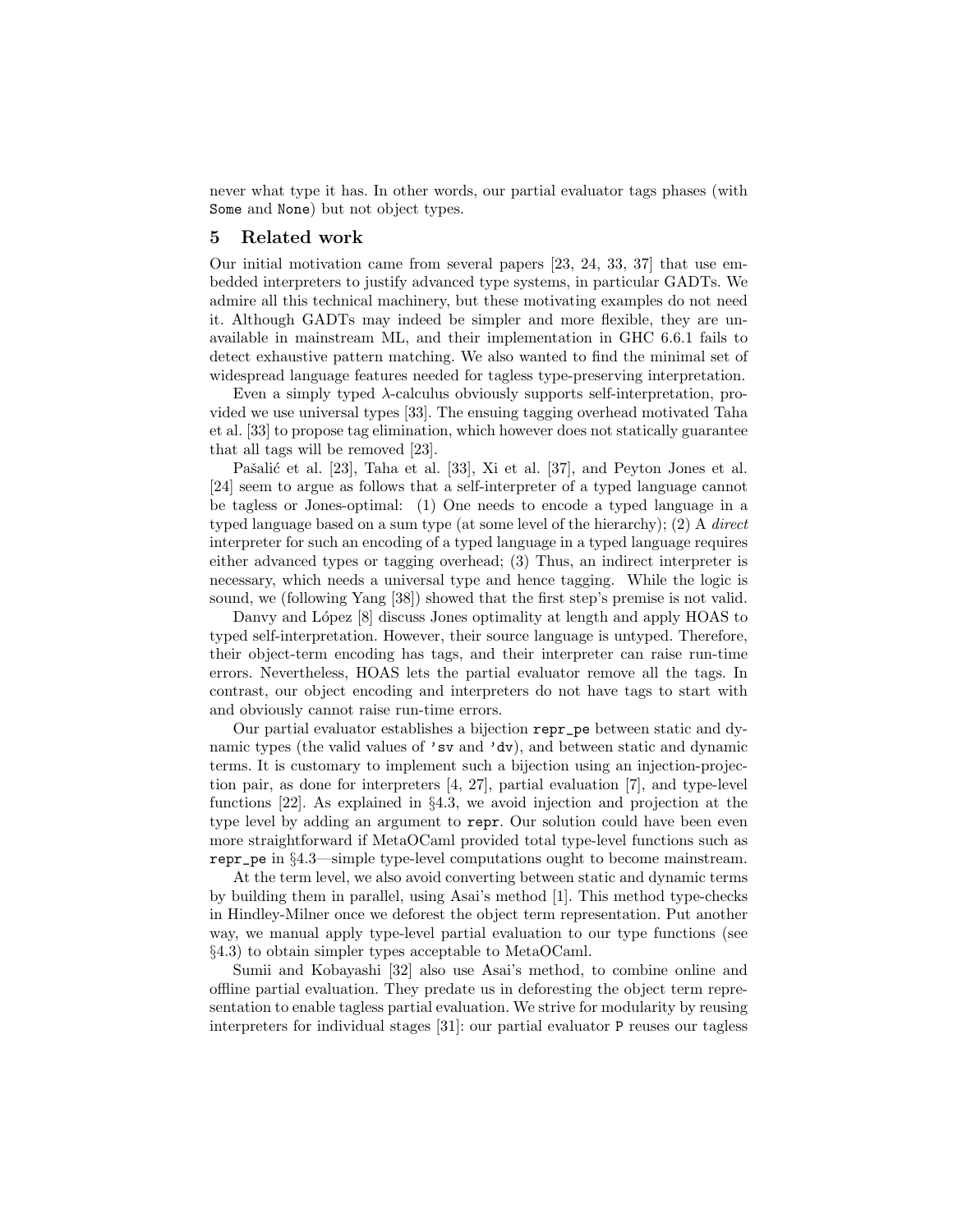evaluator R and tagless compiler C, so it is patent that the *output* of P never gets stuck. It would be interesting to try to derive a cogen [35] in the same manner.

It is common to implement an embedded DSL by providing multiple interpretations of host-language pervasives such as addition and application. It is also common to use phantom types to rule out ill-typed object terms, as done in Lava [5] and by Rhiger [29]. However, these approaches are not tagless because they still use universal types, such as Lava's Bit and NumSig, and Rhiger's Raw (his Fig. 2.2) and Term (his Chap. 3), which incur the attendant overhead of pattern matching. The universal type also greatly complicates the soundness and completeness proofs of embedding [29], whereas our proofs are trivial. Rhiger's approach does not support typed CPS transformation (his §3.3.4).

We are not the first to implement a typed interpreter for a typed language. Läufer and Odersky [18] use type classes to implement a metacircular interpreter (rather than a self-interpreter) of a typed version of the SK language, which is quite different from our object language. Their interpreter appears to be tagless, but they could not have implemented a compiler or partial evaluator in the same way, since they rely heavily on injection-projection pairs.

Fiore [10] and Balat et al. [3] also build a tagless partial evaluator, using delimited control operators. It is type-directed, so the user must represent, as a term, the type of every term to be partially evaluated. We shift this work to the type checker of the metalanguage. By avoiding term-level type representations, our approach makes it easier to perform algebraic simplifications (as in §4.3).

We encode terms in elimination form, as a coalgebraic structure. Pfenning and Lee [26] first described this basic idea and applied it to metacircular interpretation. Our approach, however, can be implemented in mainstream ML and supports type inference, typed CPS transformation and partial evaluation. In contrast, Pfenning and Lee conclude that partial evaluation and program transformations "do not seem to be expressible" even using their extension to  $F_{\omega}$ , perhaps because their avoidance of general recursive types compels them to include the polymorphic lift that we avoid in §4.1.

Our encoding of the type function repr\_pe in §4.3 emulates type-indexed types and is related to intensional type analysis [13, 14]. However, our object language and running examples in HOAS include fix, which intensional type analysis cannot handle [37]. Our final approach seems related to Washburn and Weirich's approach to HOAS using catamorphisms and anamorphisms [36].

We could not find work that establishes that the *typed*  $\lambda$ -calculus has a final coalgebra structure. (See Honsell and Lenisa [15] for the untyped case.)

We observe that higher-rank and higher-kind polymorphism lets us typecheck and compile object terms separately from interpreters. This is consistent with the role of polymorphism in the separate compilation of modules [30].

### 6 Conclusions

We solve the problem of embedding a typed object language in a typed metalanguage without using GADTs, dependent types, or a universal type. Our family of interpreters include an evaluator, a compiler, a partial evaluator, and CPS transformers. It is patent that they never get stuck, because we represent object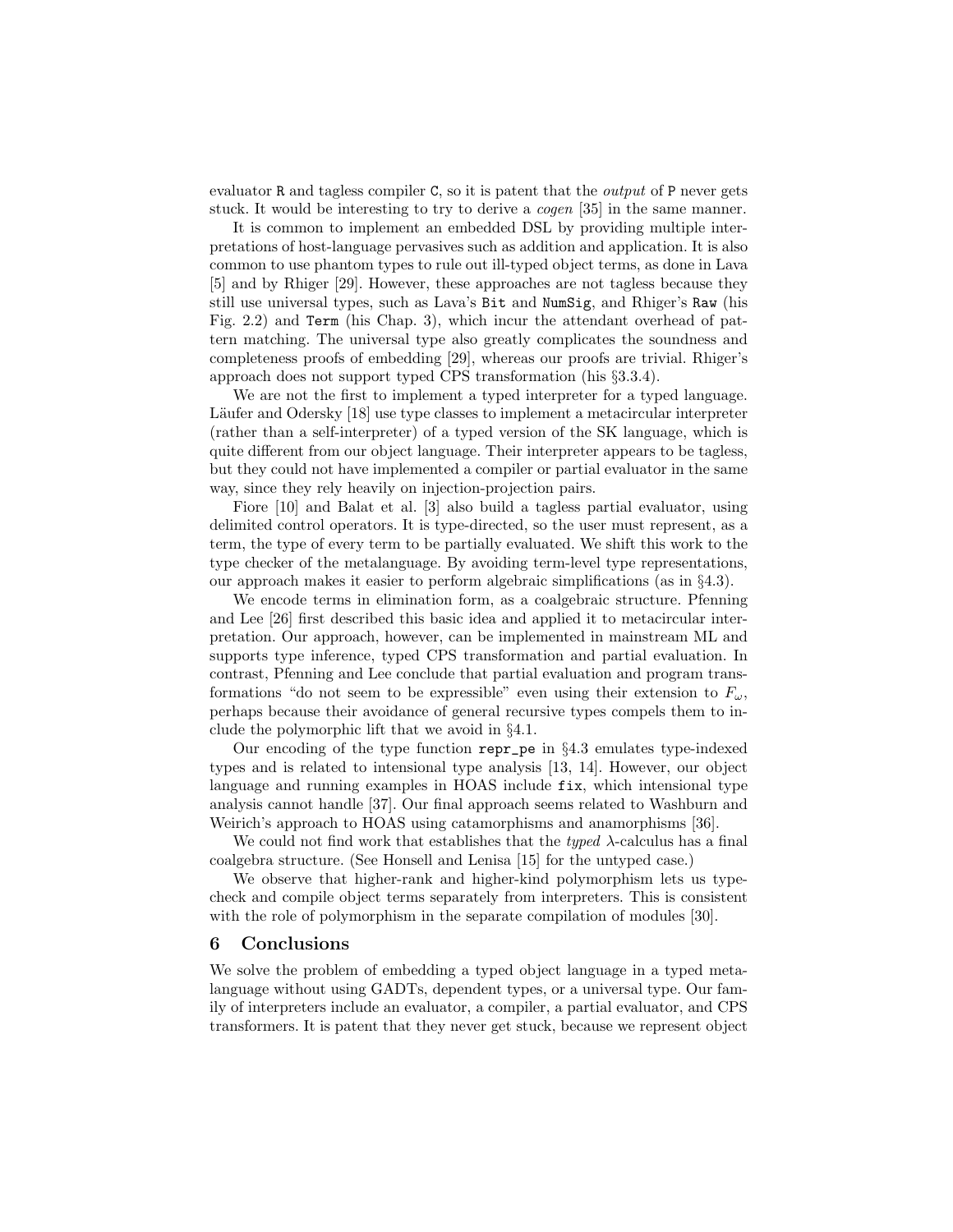types as metalanguage types. This work makes it safer and more efficient to embed DSLs in practical metalanguages such as Haskell and ML.

Our main idea is to represent object programs not in an initial algebra but using the existing coalgebraic structure of the  $\lambda$ -calculus. More generally, to squeeze more invariants out of a type system as simple as Hindley-Milner, we shift the burden of representation and computation from consumers to producers: encoding object terms as calls to metalanguage functions  $(\S1.2)$ ; build dynamic terms alongside static ones (§4.1); simulating type functions for partial evaluation  $(\S 4.3)$  and CPS transformation. This shift also underlies fusion, functionalization, and amortized complexity analysis.

Our representation of object terms in elimination form encodes primitive recursive folds over the terms. We still have to understand if and how nonprimitively recursive operations can be supported.

### References

- [1] Asai, Kenichi. 2001. Binding-time analysis for both static and dynamic expressions. New Generation Computing 20(1):27–52.
- [2] Baars, Arthur I., and S. Doaitse Swierstra. 2002. Typing dynamic typing. In ICFP, 157–166.
- [3] Balat, Vincent, Roberto Di Cosmo, and Marcelo P. Fiore. 2004. Extensional normalisation and type-directed partial evaluation for typed lambda calculus with sums. In POPL, 64–76.
- [4] Benton, P. Nick. 2005. Embedded interpreters. JFP 15(4):503–542.
- [5] Bjesse, Per, Koen Claessen, Mary Sheeran, and Satnam Singh. 1998. Lava: Hardware design in Haskell. In ICFP, 174–184.
- [6] Calcagno, Cristiano, Eugenio Moggi, and Walid Taha. 2004. ML-like inference for classifiers. In *ESOP*, 79–93.
- [7] Danvy, Olivier. 1996. Type-directed partial evaluation. In POPL, 242–257.
- [8] Danvy, Olivier, and Pablo E. Martínez López. 2003. Tagging, encoding, and Jones optimality. In ESOP, 335–347.
- [9] Davies, Rowan, and Frank Pfenning. 2001. A modal analysis of staged computation. *J.*  $ACM$  48(3):555–604.
- [10] Fiore, Marcelo P. 2002. Semantic analysis of normalisation by evaluation for typed lambda calculus. In PPDP, 26–37.
- [11] Fogarty, Seth, Emir Pasalic, Jeremy Siek, and Walid Taha. 2007. Concoqtion: Indexed types now! In PEPM.
- [12] Glück, Robert. 2002. Jones optimality, binding-time improvements, and the strength of program specializers. In ASIA-PEPM, 9–19.
- [13] Harper, Robert, and J. Gregory Morrisett. 1995. Compiling polymorphism using intensional type analysis. In POPL, 130–141.
- [14] Hinze, Ralf, Johan Jeuring, and Andres Löh. 2004. Type-indexed data types. Sci. Comput. Program. 51(1-2):117–151.
- [15] Honsell, Furio, and Marina Lenisa. 1999. Coinductive characterizations of applicative structures. Math. Structures in Comp. Sci. 9(4):403-435.
- [16] Hudak, Paul. 1996. Building domain-specific embedded languages. ACM Comp. Surv. 28(4es):196.